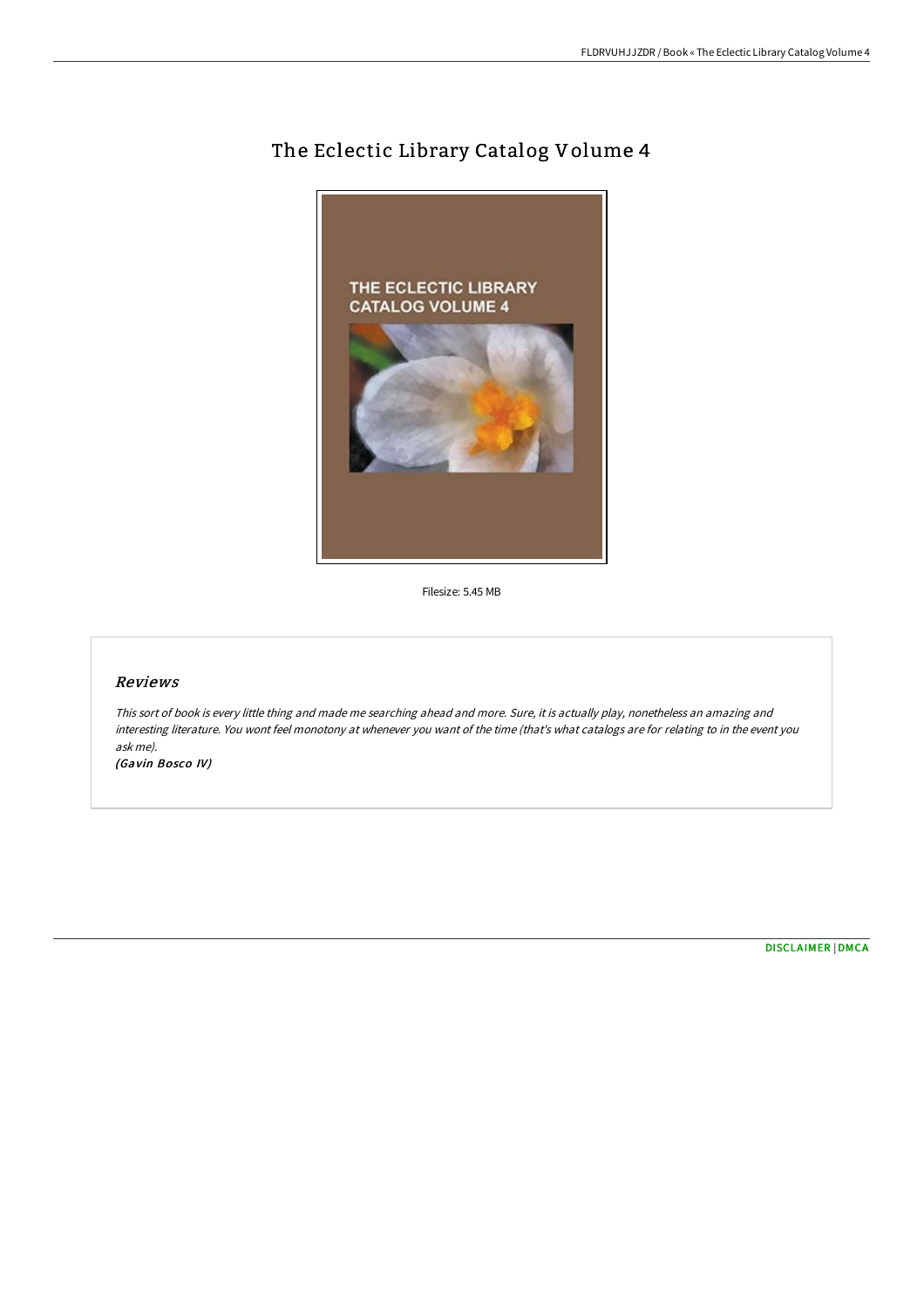# THE ECLECTIC LIBRARY CATALOG VOLUME 4



RareBooksClub. Paperback. Book Condition: New. This item is printed on demand. Paperback. 54 pages. Dimensions: 9.7in. x 7.4in. x 0.1in.This historic book may have numerous typos and missing text. Purchasers can usually download a free scanned copy of the original book (without typos) from the publisher. Not indexed. Not illustrated. 1911 edition. Excerpt: . . . Harris, Celia. Yvitch-woman: poem. McClure. 37: 558. S. 11; Same. Cur. Lit. 51: 477-8. O. 11. Harris, Corra May (White) (Mrs. Lundy Howard Harris). Be sweet, clever maid. Ind. 70: 1007-8. My. 11. . ll. Portrait. Ind. 71: 530. S. 7, 11. Harrison, Mrs. Burton. stance. Harrison, Carter Henry, 1860Portrait. R. of Rs. 43: 529. My. 11. Harrison, Constance (Cary) (Mrs. Burton Harrlson) 1846-Recollections. grave and gay. Scrib. M. 49: 456-68, 556-68, 727-41; 50; 109-21. Mr. Harrison, Elizabeth. Christmas toys and books for children. Ladies H. J. 27: 24. D. 15, 10. Little boy they turned away. Ladies H. J. 27: S. D. 15. 10. What the kindergarten has done. Ladies H. J. 28: 23. Ap. 1, 11. --See Richards, Laura Elizabeth, jt. auth. See Harrison, Con--and Kellogg. Paul Underwood. Westmoreland strike. 1910. Survey. 25: 34566. D. 3. 10. Herczegh, Fcrencz. Seven sisters; retold by L. F. Pierce. World To-Day. 21: 844-53. Ji. 11. Heredity. Heredity and its laws. V. L. Kellogg. Ind. 71: 414- 20. Ag. 24, 11. I-Ieiredigy and social work. Survey. 25: -813-4. . 1, 11. Inheritance of size and shape. Sci, Am. 104: 92. Ja. . 28, 11. Insanity and heredity. J. B. Tingle. Ind. 70: 1305-6. Je. 15, 11. Our human misfits. W. Hutchinson. Everybodys. 25: 517-29. O. 11. Vanted: a child to adopt. H: H. Goddard. Survey. 27: 1003-6. O. 14. 11. Vanted: a. child to adopt; symposium. Survey. 27: 1187-90. N. 11, 11. hen a man marries; selection...

B Read The [Eclectic](http://techno-pub.tech/the-eclectic-library-catalog-volume-4.html) Library Catalog Volume 4 Online  $\overline{\mathbf{m}}$ [Download](http://techno-pub.tech/the-eclectic-library-catalog-volume-4.html) PDF The Eclectic Library Catalog Volume 4